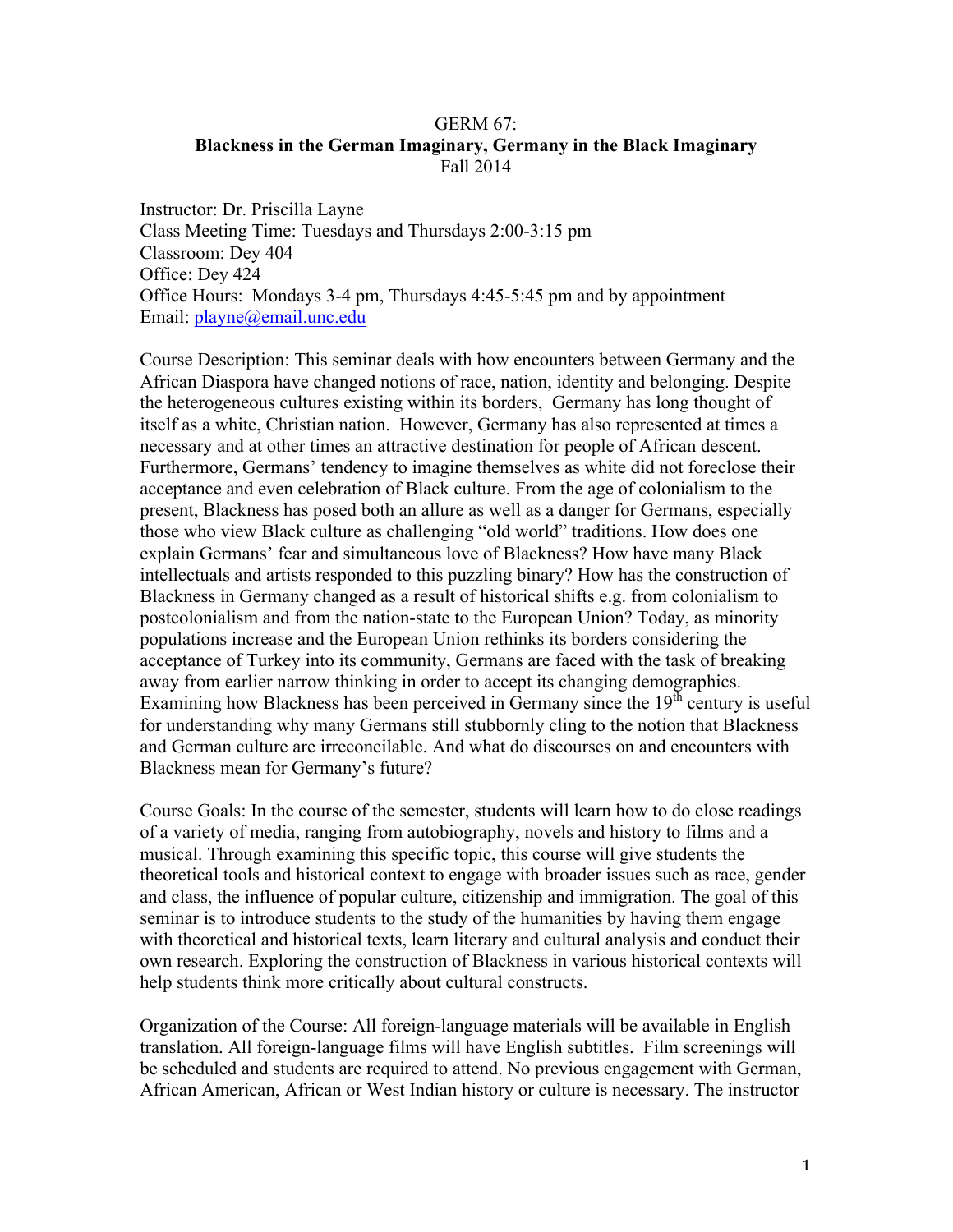will primarily lead the discussion and encourage students to participate based on their engagement with the texts. Students' performance will be assessed based on both collaborative and individual work. For collaborative work, students will have to write four short essays for each of the four historical periods: Colonialism, Weimar & Nazi Germany, Postwar and Postunification. In order to work collaboratively, you may want to take advantage of online tools like Google Docs. For each essay, you will have a choice of writing about an artwork, a musical piece, a film, a literary text or a historical moment. You should vary your essay topics. For example, you cannot write all of your essays about films; you have to choose a different kind of object for each essay. Bare in mind, whether you write about a 5-minute song, a 90-minute movie or a 20 page short story, each object will have its own unique challenges and require just as much thought and time. The instructor will provide you with a list of suggested topics for each essay. Students will have an introduction to library research, so that they are familiar with using the resources at UNC.

Additional assignments for which students are responsible are posting to the course blog by 9 am each Tuesday and Thursday. Once a week, your blog post must be the response to a homework question which you will be assigned. Answers to homework questions should not exceed 100 words, but you must reference at least one book or article. When you do not have a homework question, you can just write a brief response (ca. 200 words) to the reading consisting of a comment about something you found interesting or a question you have. There will be a take-home midterm and either a final examination or project which will allow you to display your understanding about the texts we've been reading in class.

## **Attendance**

You are only allowed three absences. Each subsequent absence will lower your final grade.

## **Assignments**

Essays 30% Midterm 15% Weekly Course Blog Entries 20% Final 20% Preparedness and Participation 15%

## **Important Dates**

First Essay September  $9<sup>th</sup>$  (The sign-up sheet will be passed around Tuesday Sep. 2) Second Essay October 5th Third Essay November 4th Fourth Essay December 2nd Take-Home Midterm October 15th Final TBD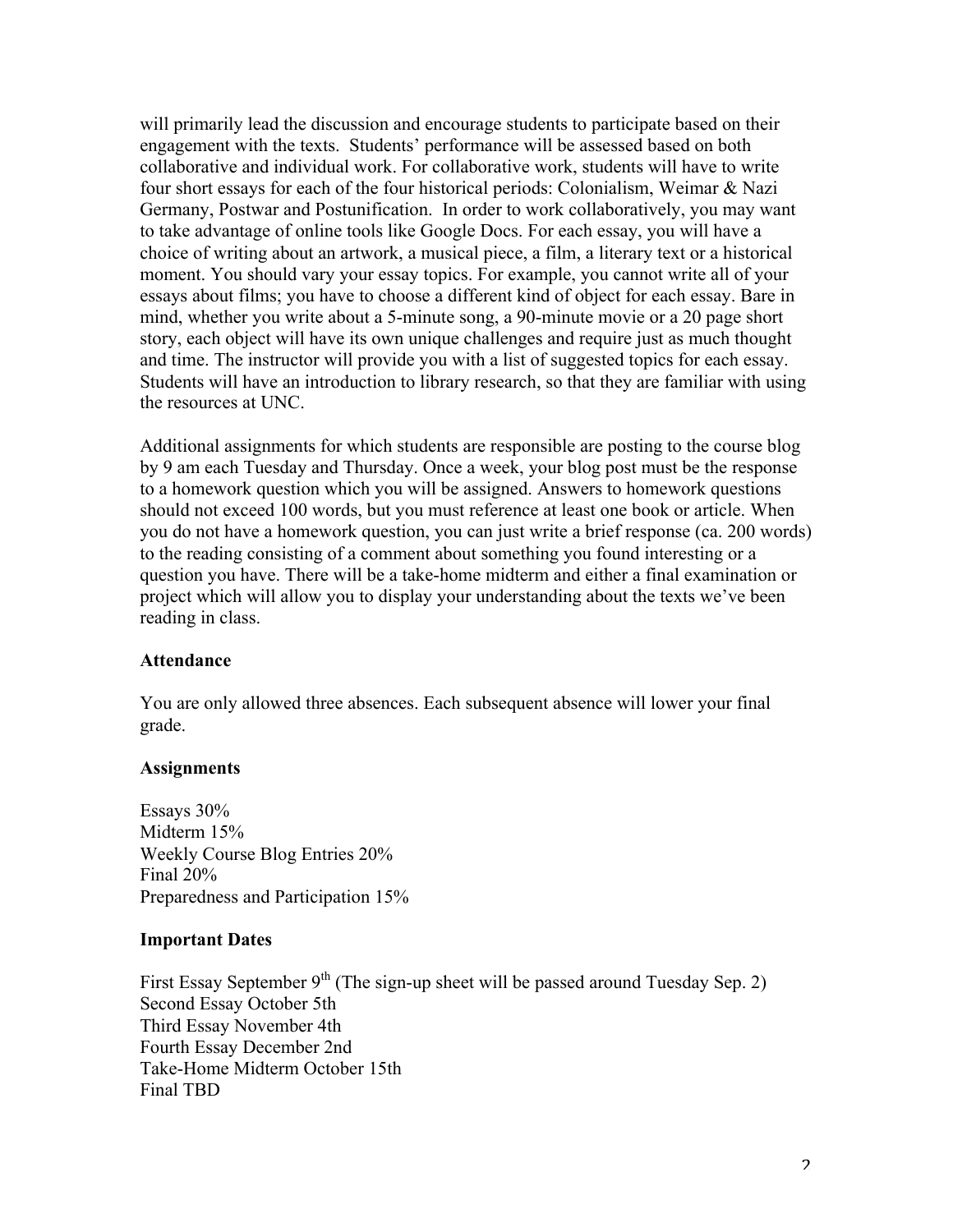## **Guidelines for Technology**

You should bring your text to every class meeting, along with pen and paper to take notes. Unless otherwise stated, you are not allowed to use laptops or tablets in class. Likewise your cellphones should be turned off before you enter class and should remain off for the duration of the class period. If under special circumstances you require the use of technology in class, please see the professor to discuss special arrangements.

## **Books**

The following books can be purchased at the UNC Student Bookstore: Paul Beatty, *Slumberland* Jackie Sibblies Drury, *We Are Proud To Present a Presentation About the Herero of Namibia, Formerly Known as Southwest Africa, From the German Sudwestafrika, Between the Years 1884 - 1915*

## **All other texts will be available on Sakai in PDF form.**

## TENTATIVE COURSE OUTLINE

## **Colonialism**

#### **Tuesday August 19:** Introductions

**Thursday August 21<sup>st</sup>:** W.E.B. Du Bois' Autobiography pp.  $97 - 114$  and Andrew Zimmerman, *Alabama in Africa*, pp. 100- 111

## **Week 2**

**Tuesday August 26th:** Woodruf Smith, *The German Colonial Empire* pp. 66-73 and Andrew Zimmerman, *Alabama in Africa*, Chapter 3

**Thursday August 28th**: Smith, *The German Colonial Empire* pp. 51-65 and Gustav Frenssen's *Peter Moor's Journey to Southwest Africa* pp. 1-12; 38-81. You can find Frennsen's text online at:

archive.org/stream/petermoorsjourn00frengoog#page/n6/mode2up

#### **Week 3**

# **Tuesday September 2nd:** *Morenga* pp 1-55

**Thursday September 4th:** Jackie Sibblies' *We Are Proud To Present a Presentation About the Herero of Namibia, Formerly Known as Southwest Africa, From the German Sudwestafrika, Between the Years 1884 - 1915*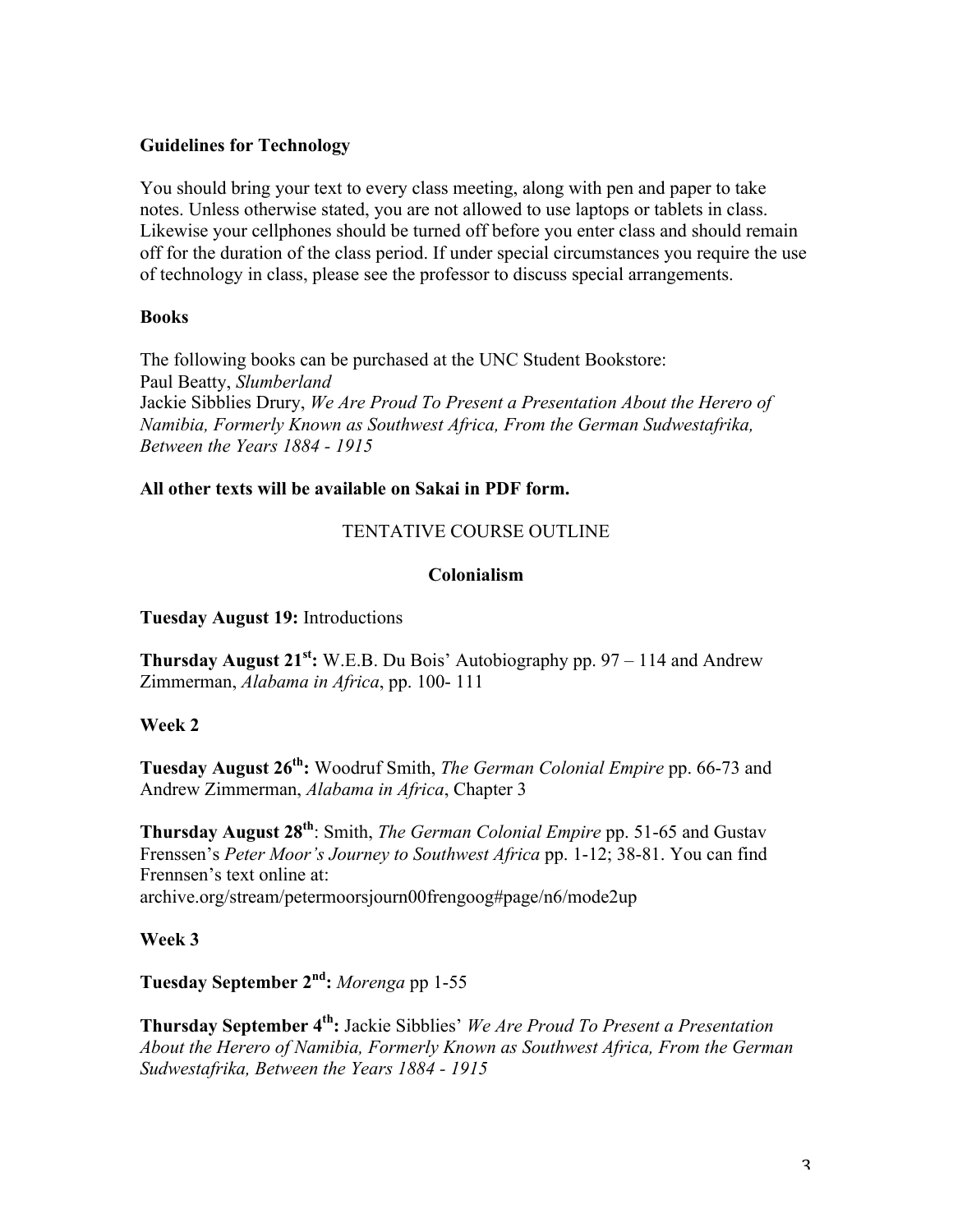## **Weimar and Nazi Germany**

## **Week 4**

**Tuesday September 9th:** *Hell on Earth* (1931) dir. Victor Trivas Watch at home before class at the following link: archive.org/details/HellOnEarth **First paper due**

**Thursday September 11th:** Excerpt from Tina Campt's *Other Germans* (pp. 31-63) and Alaine Locke's "Black Watch on the Rhine"

## **Week 5**

**Tuesday September 16th:** Excerpt from *Jazz and the Germans* (pp 1-18) and *Jonny strikes up the band*

Thursday September 18<sup>th</sup>: Tour of Davis Library

**Week 6**

**Tuesday September 23rd**: Tina Campt, *Other Germans*, Ch. 3

**Wednesday evening, September 24th**: Screening of *Quax in Afrika*

**Thursday September 25th:** *Quax in Afrika* (1947) dir. Helmut Weiss

**Week 7**

**Tuesday September 30th:** Excerpts from Hans J. Massaquoi's *Destined to Witness*

## **Postwar**

**Thursday October 2nd:** Martin Klimke and Maria Höhn, *A Breath of Freedom*, Ch. 3

**Week 8**

**Tuesday October 7h :** Excerpt from William Gardner Smith's *Last of the Conquerors* **Second paper due**

**Thursday October 9<sup>th</sup>:** Excerpt from Willi Heinrich's *The Lonely Conqueror* 

Week 9

**Tuesday October 14th:** Heide Fehrenbach's *Race After Hitler*, Ch. 3